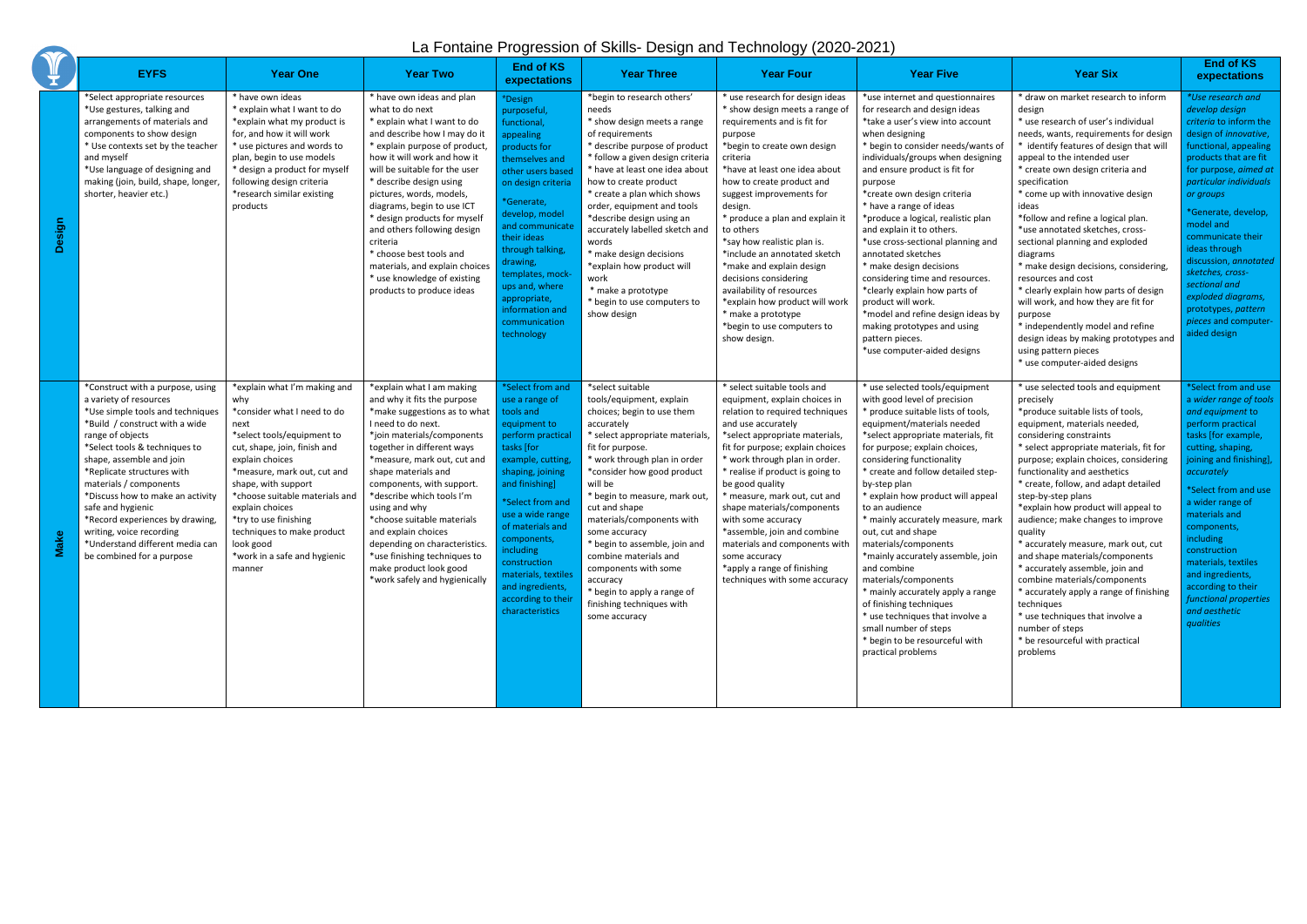## La Fontaine Progression of Skills- Design and Technology (2020-2021)

|                                                       |                                                                                                                                                                                                                                                                                                                                                                                                |                                                                                                                                                                                                                                                                                                                                                                            |                                                                                                                                                                                                                                                                                                                                                      |                                                                                                                                    |                                                                                                                                                                                                                                                                                                                                                                                                                                                                                                                                                  | $\alpha$ , ontains , regression or online beerginaria redimensity (2020-2021)                                                                                                                                                                                                                                                                                                                                                                                                                                                                                    |                                                                                                                                                                                                                                                                                                                                                                                                                                                                                                                                                                                                                                           |                                                                                                                                                                                                                                                                                                                                                                                                                                                                                                                                                                                                                                                                                                                                                                                                                                                                          |                                                                                                                                                                                                                                                                                                                               |
|-------------------------------------------------------|------------------------------------------------------------------------------------------------------------------------------------------------------------------------------------------------------------------------------------------------------------------------------------------------------------------------------------------------------------------------------------------------|----------------------------------------------------------------------------------------------------------------------------------------------------------------------------------------------------------------------------------------------------------------------------------------------------------------------------------------------------------------------------|------------------------------------------------------------------------------------------------------------------------------------------------------------------------------------------------------------------------------------------------------------------------------------------------------------------------------------------------------|------------------------------------------------------------------------------------------------------------------------------------|--------------------------------------------------------------------------------------------------------------------------------------------------------------------------------------------------------------------------------------------------------------------------------------------------------------------------------------------------------------------------------------------------------------------------------------------------------------------------------------------------------------------------------------------------|------------------------------------------------------------------------------------------------------------------------------------------------------------------------------------------------------------------------------------------------------------------------------------------------------------------------------------------------------------------------------------------------------------------------------------------------------------------------------------------------------------------------------------------------------------------|-------------------------------------------------------------------------------------------------------------------------------------------------------------------------------------------------------------------------------------------------------------------------------------------------------------------------------------------------------------------------------------------------------------------------------------------------------------------------------------------------------------------------------------------------------------------------------------------------------------------------------------------|--------------------------------------------------------------------------------------------------------------------------------------------------------------------------------------------------------------------------------------------------------------------------------------------------------------------------------------------------------------------------------------------------------------------------------------------------------------------------------------------------------------------------------------------------------------------------------------------------------------------------------------------------------------------------------------------------------------------------------------------------------------------------------------------------------------------------------------------------------------------------|-------------------------------------------------------------------------------------------------------------------------------------------------------------------------------------------------------------------------------------------------------------------------------------------------------------------------------|
|                                                       | *Adapt work if necessary<br>*Dismantle, examine, talk about<br>existing objects/structures<br>*Consider and manage some<br>risks<br>*Practise some appropriate<br>safety measures independently<br>*Talk about how things work<br>*Look at similarities and<br>differences between existing<br>objects / materials / tools<br>*Show an interest in<br>technological toys<br>*Describe textures | *talk about my work, linking it<br>to what I was asked to do<br>* talk about existing products<br>considering: use, materials,<br>how they work, audience,<br>where they might be used<br>*talk about existing products,<br>and say what is and isn't good<br>* talk about things that other<br>people have made<br>*begin to talk about what<br>could make product better | * describe what went well,<br>thinking about design criteria<br>* talk about existing products<br>considering: use, materials,<br>how they work, audience,<br>where they might be used;<br>express personal opinion<br>*evaluate how good existing<br>products are<br>*talk about what I would do<br>differently if I were to do it<br>again and why | *Explore and<br>evaluate a range<br>of existing<br>products<br>*Evaluate their<br>ideas and<br>products against<br>design criteria | * look at design criteria while<br>designing and making<br>*use design criteria to<br>evaluate finished product<br>* say what I would change to<br>make design better<br>*begin to evaluate existing<br>products, considering: how<br>well they have been made,<br>materials, whether they work,<br>how they have been made, fit<br>for purpose<br>* begin to understand by<br>whom, when and where<br>products were designed<br>* learn about some<br>inventors/designers/<br>engineers/chefs/<br>manufacturers of ground-<br>breaking products | *refer to design criteria while<br>designing and making<br>*use criteria to evaluate<br>product<br>* begin to explain how I could<br>improve original design<br>*evaluate existing products,<br>considering: how well they've<br>been made, materials, whether<br>they work, how they have been<br>made, fit for purpose<br>* discuss by whom, when and<br>where products were designed<br>* research whether products<br>can be recycled or reused<br>* know about some<br>inventors/designers/<br>engineers/chefs/manufacturers<br>of ground-breaking products | *evaluate quality of design while<br>designing and making<br>*evaluate ideas and finished<br>product against specification,<br>considering purpose and<br>appearance.<br>*test and evaluate final product<br>* evaluate and discuss existing<br>products, considering: how well<br>they've been made, materials,<br>whether they work, how they have<br>been made, fit for purpose<br>* begin to evaluate how much<br>products cost to make and how<br>innovative they are<br>*research how sustainable<br>materials are<br>*talk about some key<br>inventors/designers/engineers/<br>chefs/manufacturers of ground-<br>breaking products | *evaluate quality of design while<br>designing and making; is it fit for<br>purpose?<br>* keep checking design is best it can<br>be.<br>*evaluate ideas and finished product<br>against specification, stating if it's fit<br>for purpose<br>*test and evaluate final product;<br>explain what would improve it and the<br>effect different resources may have<br>had<br>*do thorough evaluations of existing<br>products considering: how well<br>they've been made, materials,<br>whether they work, how they've been<br>made, fit for purpose<br>*evaluate how much products cost to<br>make and how innovative they are<br>*research and discuss how sustainable<br>materials are<br>*consider the impact of products<br>beyond their intended purpose<br>*discuss some key<br>inventors/designers/engineers/<br>chefs/manufacturers of ground-<br>breaking products | *Investigate and<br>analyse a range of<br>existing products.<br>*Evaluate their ideas<br>and products against<br>their own design<br>criteria and consider<br>the views of others to<br>improve their work.<br>*Understand how key<br>events and<br>individuals in design<br>and technology have<br>helped shape the<br>world |
| l knowledge<br>/structures<br>$\overline{\mathbf{a}}$ |                                                                                                                                                                                                                                                                                                                                                                                                | *begin to measure and join<br>materials, with some support<br>*describe differences in<br>materials<br>*suggest ways to make<br>material/product stronger                                                                                                                                                                                                                  | *measure materials<br>*describe some different<br>characteristics of materials<br>*join materials in different<br>ways<br>*use joining, rolling or folding<br>to make it stronger<br>*use own ideas to try to<br>make product stronger                                                                                                               | *Build structures,<br>exploring how<br>they can be made<br>stronger, stiffer<br>and more stable                                    | *use appropriate materials<br>*work accurately to make cuts<br>and holes<br>* join materials<br>*begin to make strong<br>structures                                                                                                                                                                                                                                                                                                                                                                                                              | *measure carefully to avoid<br>mistakes<br>*attempt to make product<br>strong<br>*continue working on product<br>even if original didn't work<br>*make a strong, stiff structure                                                                                                                                                                                                                                                                                                                                                                                 | *select materials carefully,<br>considering intended use of<br>product and appearance<br>*explain how product meets design<br>criteria<br>*measure accurately enough to<br>ensure precision<br>*ensure product is strong and fit<br>for purpose<br>*begin to reinforce and strengthen<br>a 3D frame                                                                                                                                                                                                                                                                                                                                       | *select materials carefully, considering<br>intended use of the product, the<br>aesthetics and functionality.<br>*explain how product meets design<br>criteria<br>* reinforce and strengthen a 3D frame                                                                                                                                                                                                                                                                                                                                                                                                                                                                                                                                                                                                                                                                  | *Apply their<br>understanding of<br>how to strengthen,<br>stiffen and reinforce<br>more complex<br>structures                                                                                                                                                                                                                 |
| wledge<br>Technical knov<br>Mechanisms                |                                                                                                                                                                                                                                                                                                                                                                                                | *begin to use levers or slides                                                                                                                                                                                                                                                                                                                                             | *use levers or slides<br>*begin to understand how to<br>use wheels and axles                                                                                                                                                                                                                                                                         | *Explore and use<br>mechanisms [for<br>example, levers,<br>sliders, wheels<br>and axles], in<br>their products.                    | *select appropriate tools /<br>techniques<br>*alter product after checking,<br>to make it better<br>*begin to try new/different<br>ideas<br>*use simple lever and linkages<br>to create movement                                                                                                                                                                                                                                                                                                                                                 | *select most appropriate tools<br>/ techniques<br>*explain alterations to product<br>after checking it<br>*grow in confidence about<br>trying new / different ideas.<br>*use levers and linkages to<br>create movement<br>*use pneumatics to create<br>movement                                                                                                                                                                                                                                                                                                  | *refine product after testing<br>*grow in confidence about trying<br>new / different ideas<br>*begin to use cams, pulleys or<br>gears to create movement                                                                                                                                                                                                                                                                                                                                                                                                                                                                                  | *refine product after testing,<br>considering aesthetics, functionality<br>and purpose<br>*incorporate hydraulics and<br>pneumatics<br>*be confident to try new / different<br>ideas<br>*use cams, pulleys and gears to create<br>movement                                                                                                                                                                                                                                                                                                                                                                                                                                                                                                                                                                                                                               | *Understand and use<br>mechanical systems<br>in their products [for<br>example, gears,<br>pulleys, cams, levers<br>and linkages]                                                                                                                                                                                              |
| wledge<br>Technical kno<br>Textiles                   |                                                                                                                                                                                                                                                                                                                                                                                                | *measure, cut and join textiles<br>to make a product, with some<br>support<br>*choose suitable textiles                                                                                                                                                                                                                                                                    | *measure textiles<br>*join textiles together to<br>make a product, and explain<br>how I did it<br>*carefully cut textiles to<br>produce accurate pieces<br>*explain choices of textile<br>*understand that a 3D textile<br>structure can be made from<br>two identical fabric shapes.                                                                |                                                                                                                                    | *join different textiles in<br>different ways<br>*choose textiles considering<br>appearance and functionality<br>*begin to understand that a<br>simple fabric shape can be<br>used to make a 3D textiles<br>project                                                                                                                                                                                                                                                                                                                              | *think about user when<br>choosing textiles<br>*think about how to make<br>product strong<br>* begin to devise a template<br>*explain how to join things in a<br>different way<br>*understand that a simple<br>fabric shape can be used to<br>make a 3D textiles project                                                                                                                                                                                                                                                                                         | *think about user and aesthetics<br>when choosing textiles<br>*use own template<br>* think about how to make product<br>strong and look better<br>*think of a range of ways to join<br>things<br>*begin to understand that a single<br>3D textiles project can be made<br>from a combination of fabric<br>shapes.                                                                                                                                                                                                                                                                                                                         | *think about user's wants/needs and<br>aesthetics when choosing textiles<br>*make product attractive and strong<br>*make a prototype<br>*use a range of joining techniques<br>*think about how product might be<br>sold<br>*think carefully about what would<br>improve product<br>*understand that a single 3D textiles<br>project can be made from a<br>combination of fabric shapes.                                                                                                                                                                                                                                                                                                                                                                                                                                                                                  |                                                                                                                                                                                                                                                                                                                               |